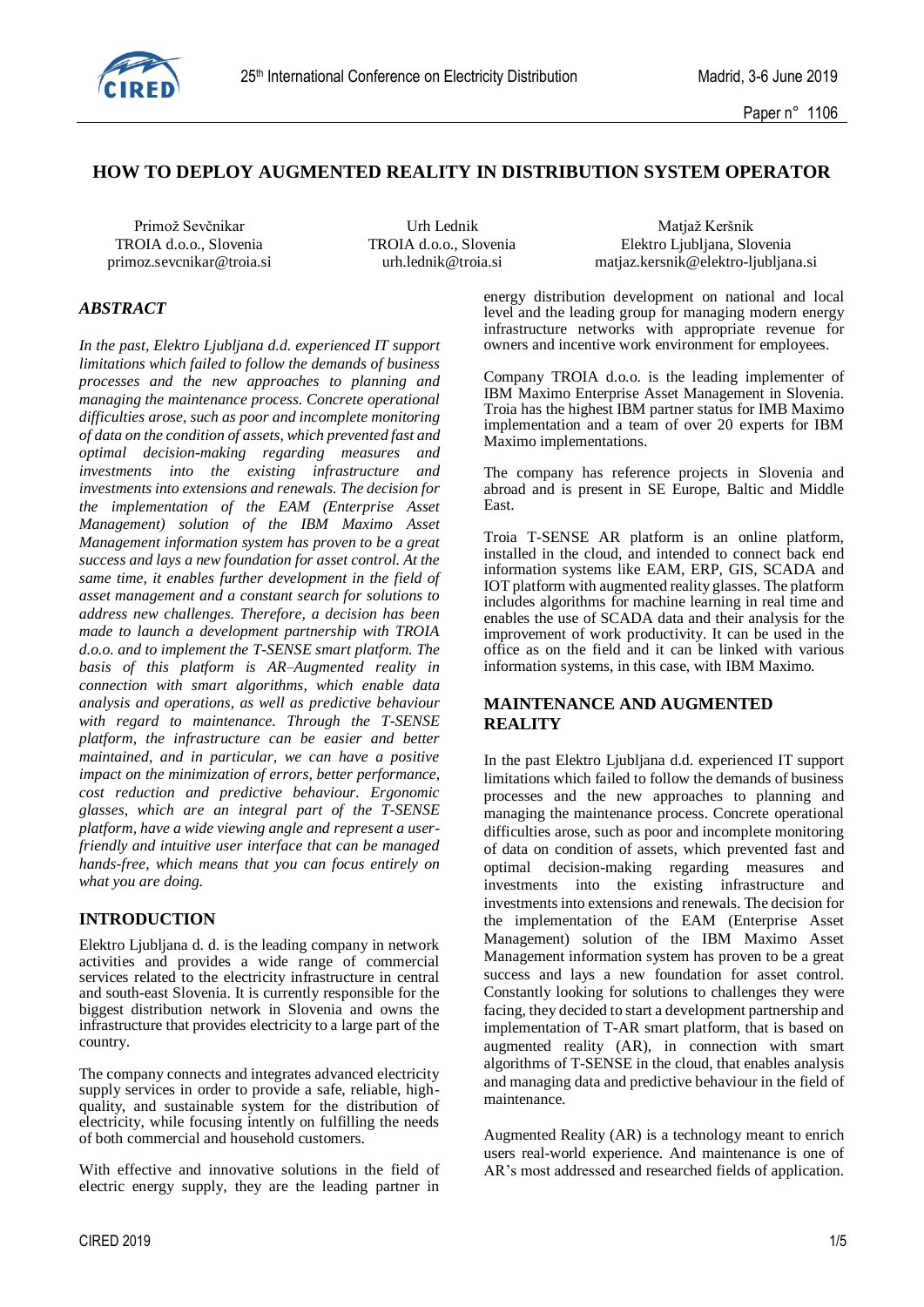

AR provides real-time support to maintainers by embedding information into their interaction with the assets to maintain. Therefore, AR can help increase safety and/or reduce cognitive workload, errors and/or duration of tasks. [1]

IBM Maximo Asset Management is an integrated tool for productivity and database, that helps with managing all types of assets on one single platform. Maximo Asset Management is based on SOA architecture and offers a thorough display of all types of assets, their condition and location and supporting work orders. The Maximo database offers key information about resources, key attributes, their configuration and their physical and logical relations with other sources.

Virtual Reality is a technology which allows a user to interact with a computer-simulated environment, whether that environment is a simulation of the real world or an imaginary world. It is the key to experiencing, feeling and touching the past, present and the future. It is the medium of creating our own world, our own customized reality. It could range from creating a video game to having a

virtual stroll around the universe, from walking through our own dream house to experiencing a walk on an alien planet. With virtual reality, we can experience the most intimidating and gruelling situations by playing safe and with a learning perspective. [2]

Smart AR-glasses and Troia T-SENSE solution will change our view of work and productivity. They are useful in many fields, inside and outside, with many possibilities of application use and integration on existing information systems (IBM Maximo, others...). The users can work, plan, maintain and cooperate simply better and upgrade their work with additional data. Ergonomic glasses have a wide viewing range and because of the user interface, the user doesn't have to use hands and can focus entirely on the work.

The intention of smart AR-glasses is to enrich the current environment and work orders with information, that will help workers do their work better, faster and more precise. The use of AR-glasses helps the user to: better maintain assets, early detection of possible errors, easier inventory of assets… AR glasses can also be used as a tool to educate employees for all different tasks.

#### **T-AR PLATFORM AND USER APPLICATION**

The use of smart AR glasses, that enables maintenance teams on the field a new dimension of informational support and source of information, presents a new milestone and a big step ahead of the competition. With the help of T-AR platform they can maintain the infrastructure better and influence the reduction of errors, better efficiency, predictive maintenance and cost reduction.

The intention of T-AR platform is to upgrade the current work environment and tasks with information, that can help the employees do their work better and faster, since the T-AR platform allows: remote assistance users on the field, more reliable maintenance, early error detection, more precise work on the field…



Picture 1 Monitoring data from IBM Maximo and IOT devices. [DAQRI IBM Maximo Web site www.daqri.com].

Users can take advantage of full functionality of augmented reality technology. With smart AR-glasses you can improve:

- Cooperation, that includes: Content sharing, joint performance of tasks and setting up a video conference.
- Labelling, that includes: visualisation of work orders and plan of equipment, effective management of work orders.
- Modelling, that includes: Advanced visualisation (eg. BIM\*\*) and content management.
- Monitoring work activities and progress.

#### **T-AR PLATFORM**

Intelligent T-AR platform presents an online application and a range of technical solutions, that can run in the cloud or on-premise and have the tasks of combining information from different sources (IBM Maximo - EAM, ERP, GIS, IOT, SCADA and other back end systems) and properly process those data with the help of smart algorithms, to give the user a display on various media: T-SENSE, AR glasses, smart phone or tablet.

Intuitive user interfaces enable an easy use and fast review and control over the current state. The user can get to the information in the moment, which helps with getting the work done faster and more efficiently.

T-AR platform, that takes care of the time flow of information and mutual interaction, also has IBM Watson Cloud services for voice recognition and visual recognition of assets and labels, implemented.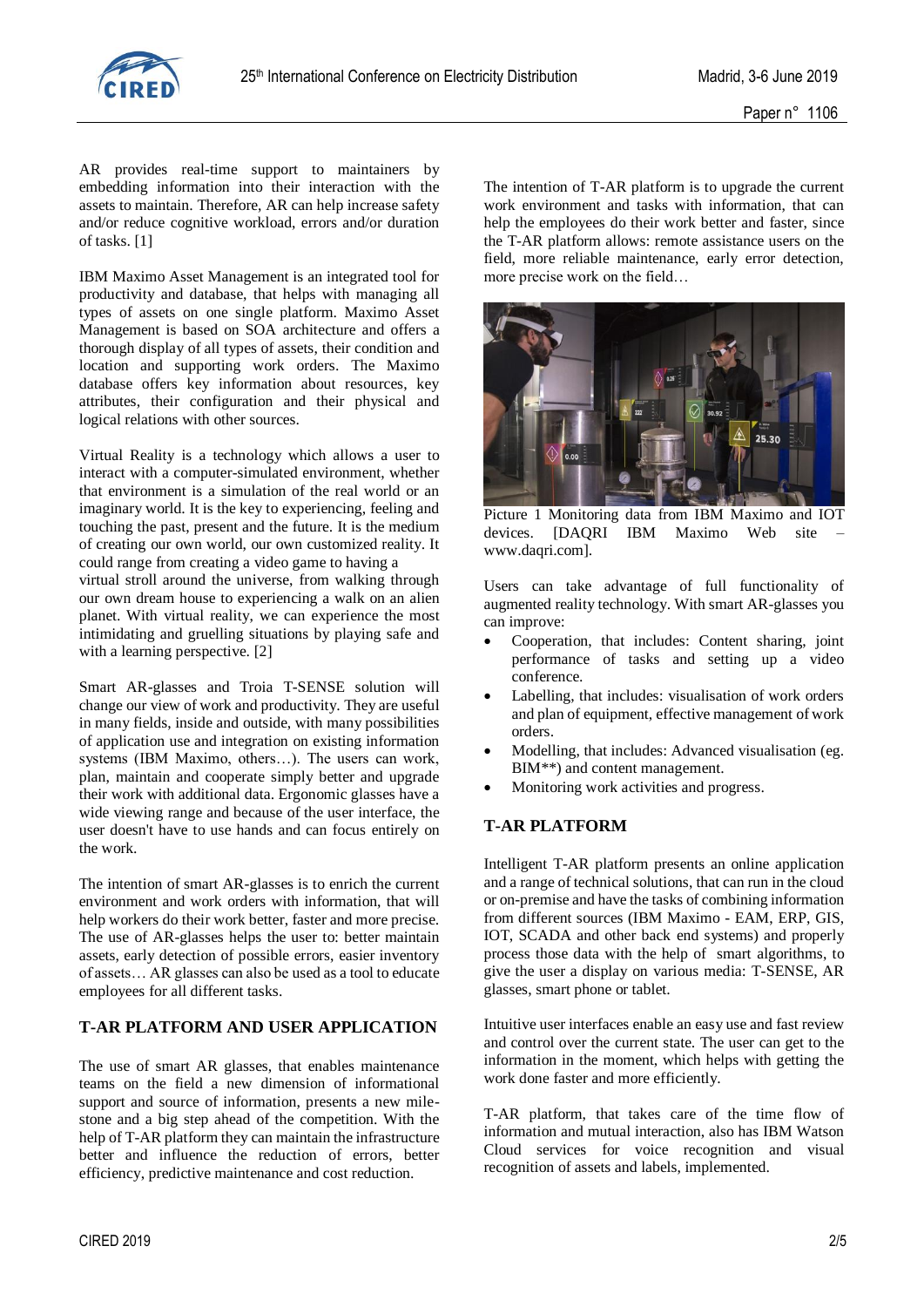

Paper n° 1106



SCADA / Sensors / IoT devices

Picture 2 Architecture of the T-SENSE platform.

## **APPLICATION DESCRIPTION**

#### **AR aplication T-WORKMANAGER**

Aplication T-workmanager for AR glasses is meant as a support with asset management on the field, where we can identify the asset and have a interactive view of work orders and tasks. We can change the state and priorities of work orders and tasks, add new tasks and attachments (photos), linked to a specific asset.

There is also the possibility of interactive view within the aplication, overseeing the data from the sensors. We can manage and update the value of sensors with our voice – IBM Watson Cloud »Speech2Text« integration«



Picture 3 Work orders and tasks on glasses.



Picture 4 Review of the SCADA / IoT readings on the glasses.

#### **AR aplication T-REMOTE**

T-remote application for AR glasses is meant for effective support and knowledge transfer at distance with the help of video call and voice communication and elements of augmented reality, we can draw and add in T-SENSE interface and will be shown on AR-glasses. There is also the option of adding instructions as text, pdf documents and screensharing.



Picture 5 Application T-REMOTE for remote support.



Picture 6 Application T-REMOTE for remote support.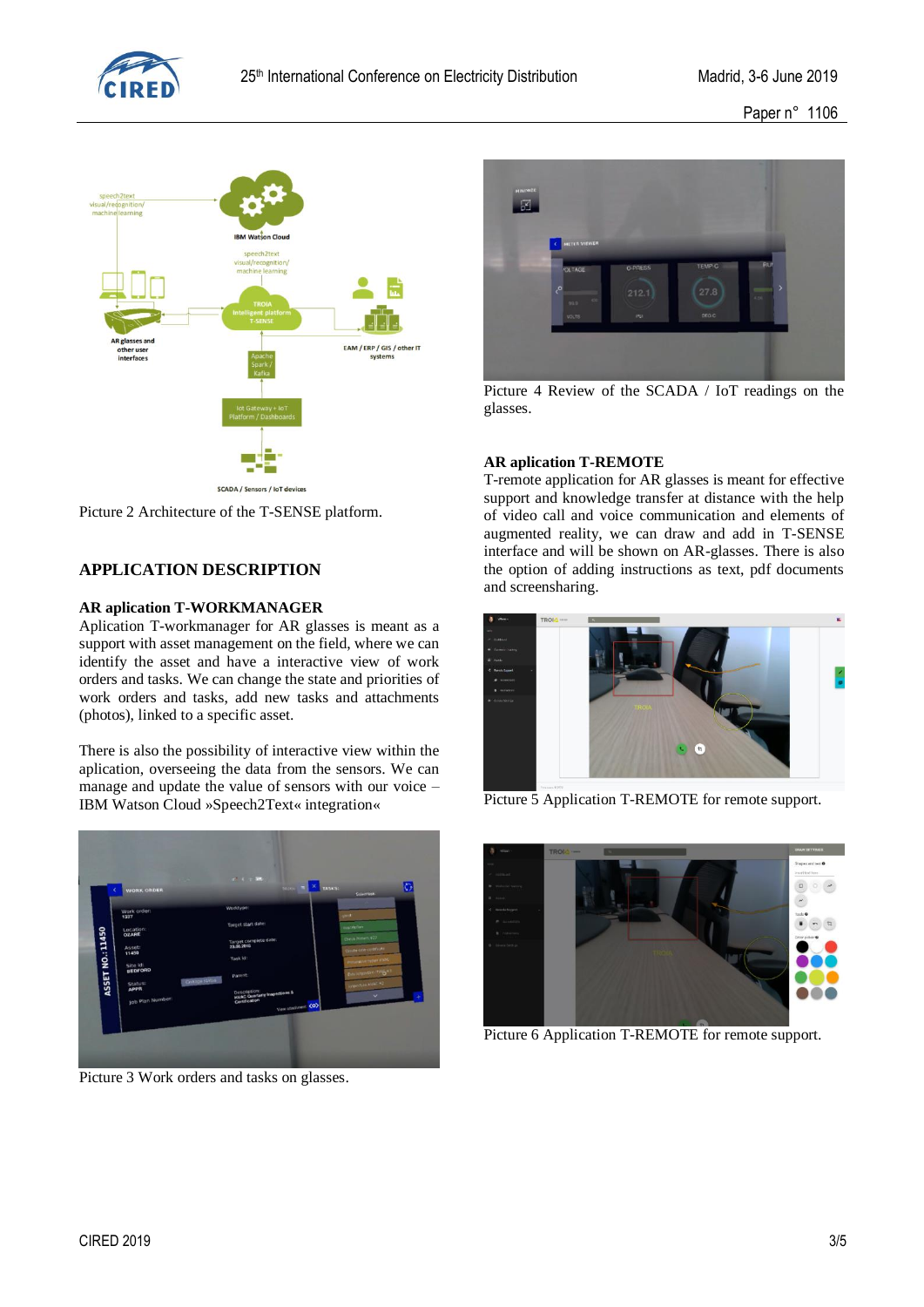

Paper n° 1106

#### **AR aplication T-BIMMANAGER**

T-BIMMANAGER application for AR glasses is meant for interactive 3D visualization of assets placed in realistic world. There are smart tags integration of digital gauges which could be placed all around the field on different assets.



Picture 7 AR application T-BIMMANAGER.

#### **AR aplication T-TAGMANAGER**

T-TAGMANAGER application for AR glasses is meant for interactive visualization of smart tags (digital gauges, workorders, etc) pinned on assets placed in real world.



Picture 8 T-TAGMANAGER AR application.

#### **»Smartphone« T-METER application**

Application for smart phones and tablets T-METER uses augmented reality technology for real-time view of measuring devices on an asset (sensors). IBM Watson Cloud solution »Speech2Text« is also implemented, with which we can manage and update the value of indicators by voice.



# **ASSETNUM: 11450 SITEID: BEDFORD**

Picture 9 QR code placed on Asset and links ASSETNUM from IBM Maximo.



Picture 10 AR info real-time content about asset sensors displayed over QR code.